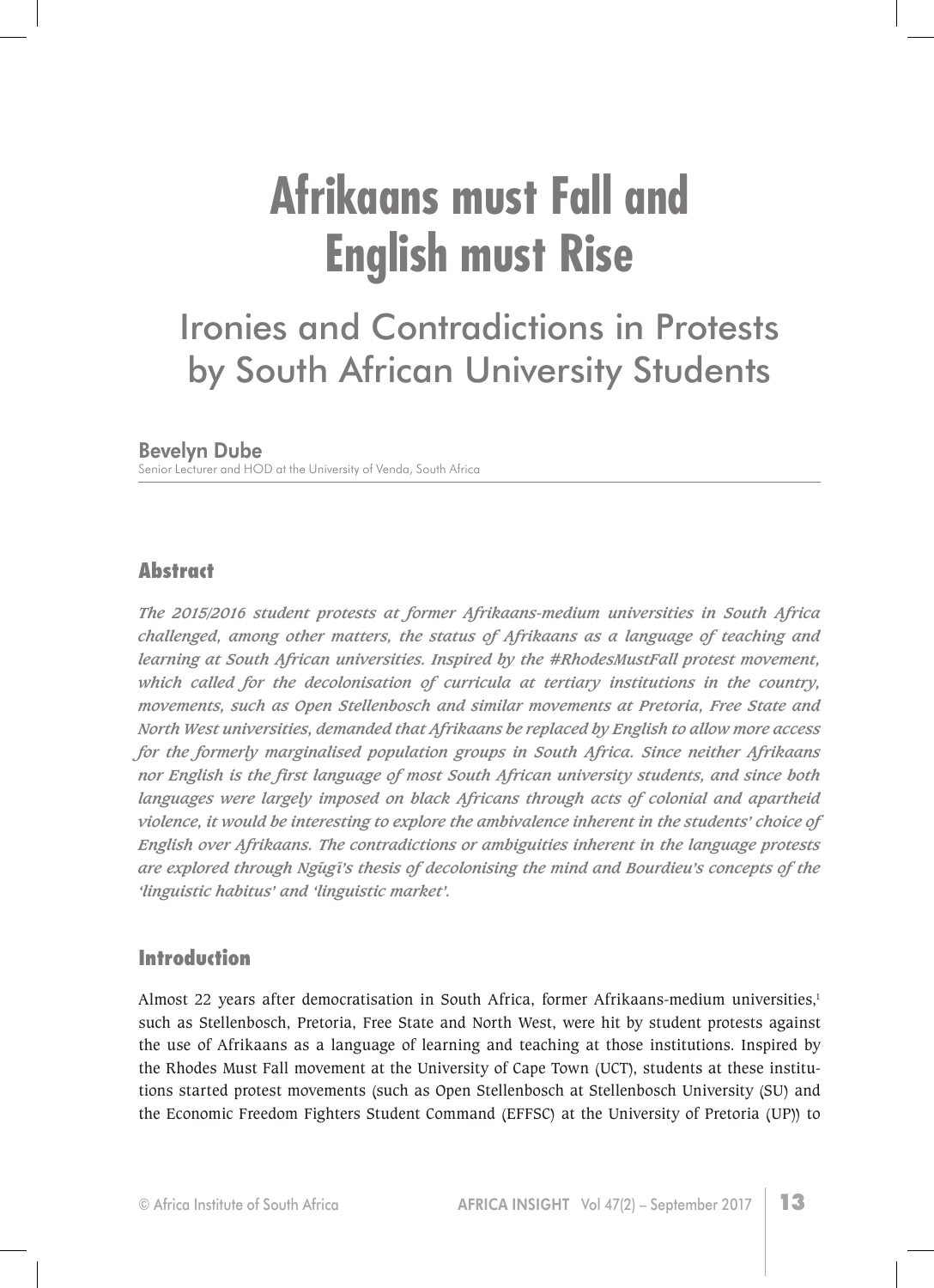demand the replacement of Afrikaans with English as a language of instruction.2 The protestors argued that Afrikaans limited access to the university for non-Afrikaans speaking people and that its influence extended beyond the classroom into the social fabric of residences and other shared spaces, resulting in the continued marginalisation of black students.<sup>3</sup>

At UP, protesting students demanded the removal of Afrikaans from the university's curriculum, arguing that Afrikaans-speaking students were being given preferential treatment because they were being taught in their mother tongue, but also that retaining Afrikaans as the main language of instruction was indicative of the lack of transformation at the university.<sup>4</sup> The anti-Afrikaans movements also argued that the use of Afrikaans perpetuated the cultural supremacy of the Afrikaners and undermined other cultures on campus.<sup>5</sup> These language protests were reminiscent of the June 1976 Soweto uprising, which saw thousands of black students protesting against the imposition of Afrikaans as a language of instruction at black schools. At the time, black learners expressed a preference for English as a language of instruction, as did the university students at the former Afrikaans-medium institutions during the recent protests.

The call by students to make English the main, if not the only language of tuition at South African institutions of higher learning, is, however, not without complications. It raises many interesting and pertinent questions, especially considering that English, like Afrikaans, is not the first language of black students and that both were largely imposed on black Africans through acts of colonial and apartheid violence.

This paper, therefore, explores the contradictions, ironies and complexities that are inherent in the students' demand to have Afrikaans replaced by English in the curriculum. The paper interrogates the linguistic and legal landscape, as well as the decolonisation of the African university discourses within which the language protests are located, with the aim of highlighting the complexities of these language protests. The paper also problematises the notion that replacing Afrikaans with English will improve access to universities for formerly disadvantaged and marginalised people. Finally, the paper questions why protesting black students, knowing well that English is also a language of colonisation, still choose it as a language of tuition over and above their own indigenous languages. Fanon<sup>6</sup> and Ngũgī's<sup>7</sup> theses on decolonising the mind, as well as Bourdieu's<sup>8</sup> concepts of the linguistic habitus and linguistic market are used to explore the complications, ironies and ambiguities of these protest movements.

#### **South Africa's Linguistic and Legal Framework**

To fully understand the meaning behind the student language protests, it is critical to locate these within the linguistic and legal landscape in which they occurred. South Africa is a linguistically diverse nation, with 11 constitutionally recognised official languages, namely Afrikaans, English, isiNdebele, isiXhosa, isiZulu, Sepedi, Sesotho, Setswana, siSwati, Tshivenda, and Xitsonga.<sup>9</sup> The Constitution of the Republic of South Africa (Act 108 of 1996) also recognises several other African, European and Asian languages that are spoken in the country, for example, the Khoi, Nama and San languages, sign language, Arabic, German, Greek, Gujarati, Hebrew, Hindi, Portuguese, Sanskrit, Tamil, Telegu and Urdu.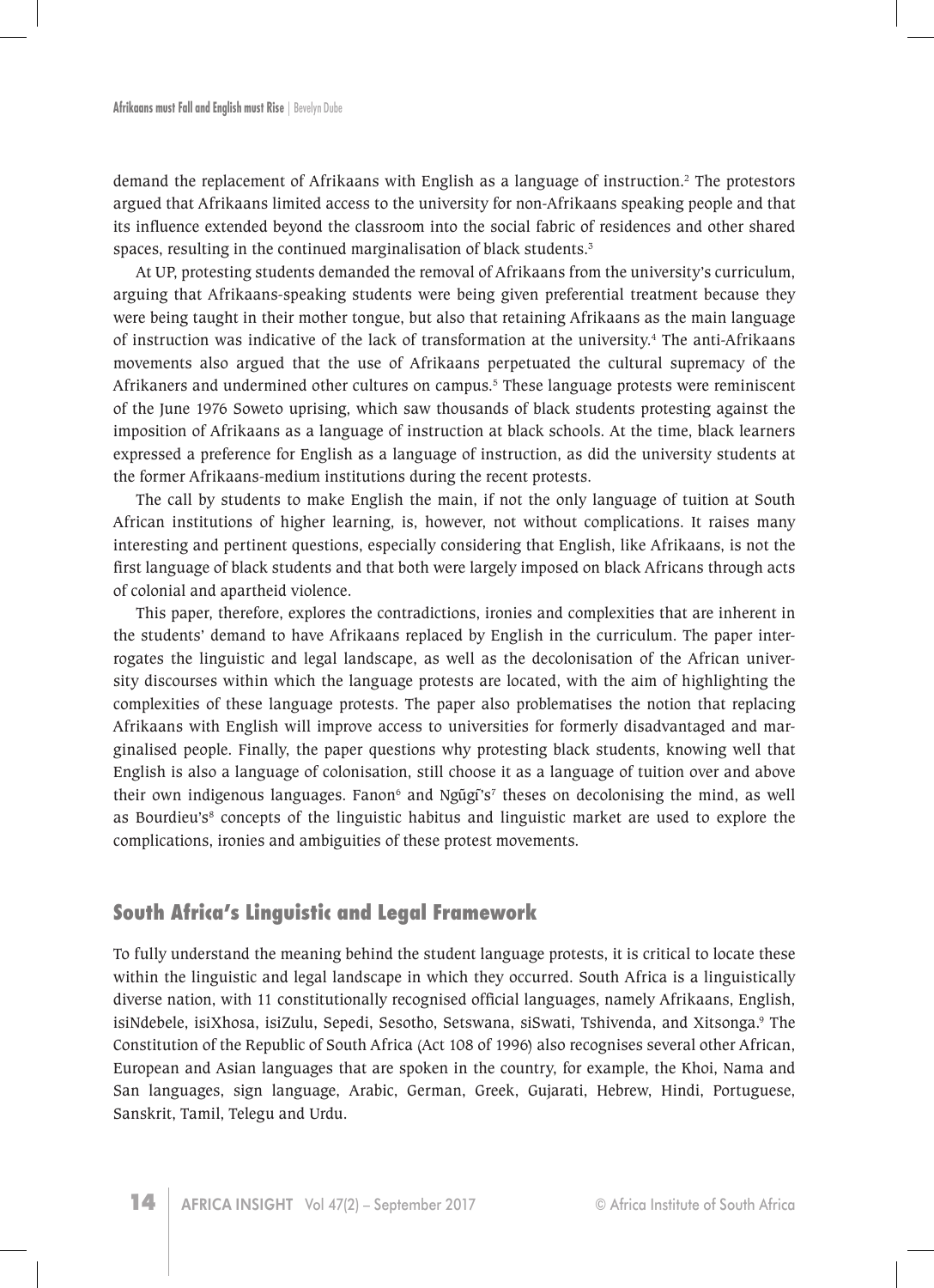Thus, multilingualism and the right of every individual to choose the language in which they want to be educated, are major values enshrined in the South African Constitution. Section 30 of the Constitution stipulates:

Everyone has the right to use the language and to participate in the cultural life of their choice, but no one exercising these rights may do so in a manner inconsistent with any provision of the Bill of Rights (Section 30 of the Constitution of the Republic of South Africa).<sup>10</sup>

Further to that, Section 29 (2) of the Constitution states, 'Everyone has the right to receive education in the official language or languages of their choice in public educational institutions where that education is reasonably practicable'.11 This means that, since Stellenbosch, Pretoria, Free State and North West universities are all public institutions, students at those institutions have a right to choose to be taught in any of the official languages stipulated in the Constitution. This could be Afrikaans, English or any of the indigenous languages. However, as both sections specify, exercising this right should not infringe on the rights of others, as provided for in the Bill of Rights. These rights are also recognised by the Language Policy for Higher Education, $12$  which stipulates that equity, practicability and the need to redress the results of past racially discriminatory laws and practices should underpin language choices. This is clearly the right that AfriForum youth, an Afrikaner cultural group, is evoking to defend their right to be taught in their mother tongue, Afrikaans. AfriForum, for example, threatened to take legal action against the University of Pretoria if it officially abolished Afrikaans as a medium of instruction, claiming that Afrikaansspeaking students, like any other students in the country, had a constitutional right to be taught in their mother tongue.<sup>13</sup>

While it can be argued that AfriForum is within its rights to demand tuition in Afrikaans, the Constitution is clear that exercising this right should not be done at the expense of the rights of others. The use of Afrikaans as a language of tuition has, for example, been implicated in maintaining linguistic apartheid in former Afrikaans-medium universities.<sup>14</sup> In a study carried out by Greenfield<sup>15</sup> at a dual language university, the respondents (who were students) lamented the tendency by some lecturers to code-switch to Afrikaans in courses that were supposed to be taught in English, even though students taking those courses did not understand Afrikaans. This disadvantaged non-Afrikaans speakers in the classroom and had a negative impact on their performance in some courses.<sup>16</sup> The documentary *Luister* (Listen), which documented the lives of students of colour who attended Stellenbosch University, also highlighted how the use of Afrikaans has led to several students dropping out of university because the language barrier makes it very difficult for students to take certain courses required for their degrees.<sup>17</sup> Students interviewed in the documentary pointed out the numerous ways used by lecturers to prevent them from accessing vital information that would help them complete their degrees successfully. This exclusion of non-Afrikaans speaking students from some courses is an infringement of the rights of those students, as spelt out in the Constitution of the country. It is quite ironic that almost 23 years after the democratisation of South Africa, former Afrikaans-medium universities continue to perpetuate the inequities of apartheid at their institutions, making it difficult for non-Afrikaans speaking students to access knowledge at those institutions.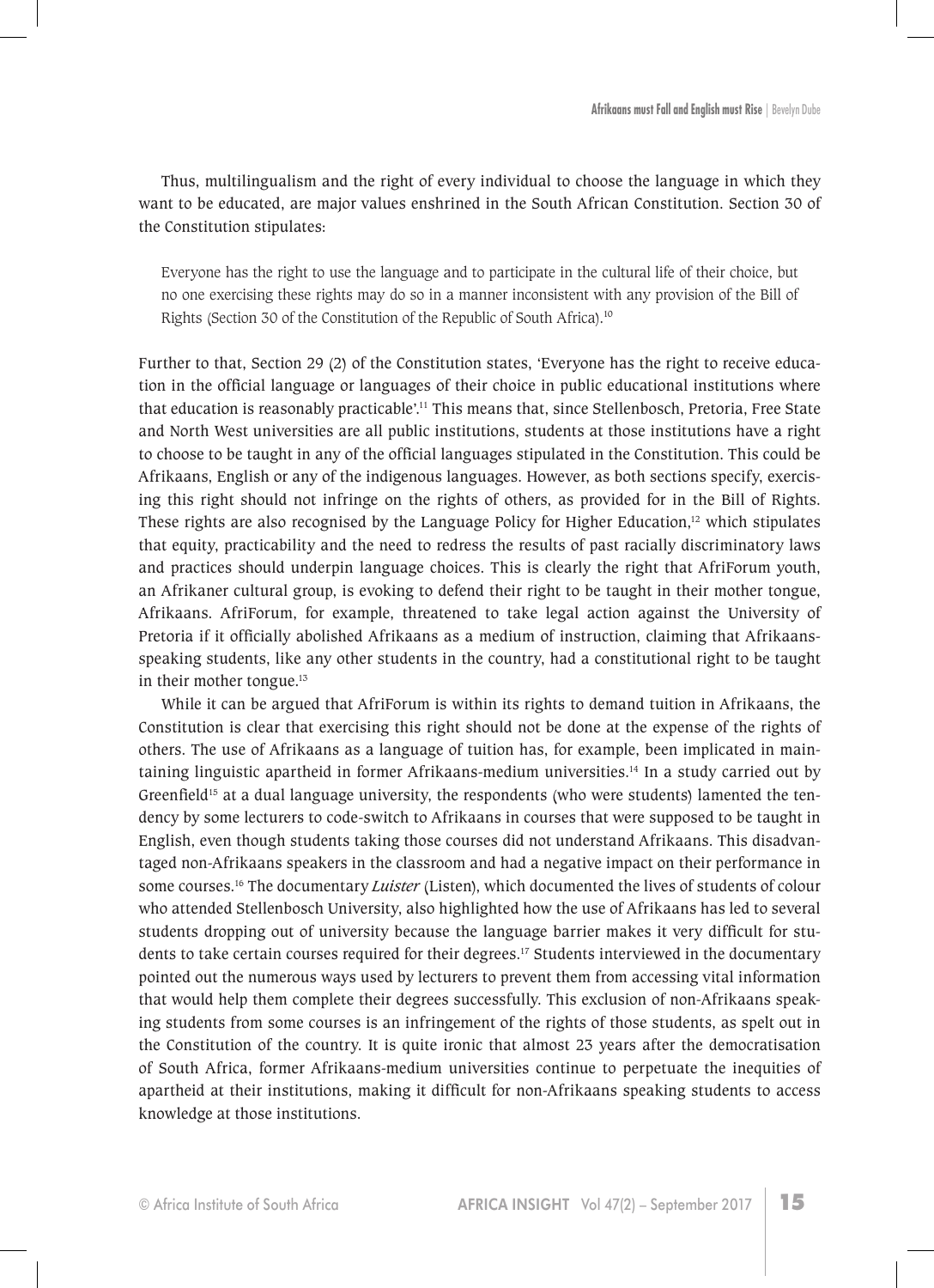# **Access to universities: Afrikaans versus English**

While, to a certain extent, it is within the legal rights of universities to use Afrikaans as a language of learning and teaching, language laws and policies are unlikely to succeed if they are deeply resisted or resented by the people.18 A major rallying point of the protest movements is the belief that the use of Afrikaans in teaching and learning at Afrikaans-medium universities is a major barrier for black students who want to access university education.<sup>19</sup> For example, the protesting students at these universities claim that Afrikaans limits access to higher education for non-Afrikaans speaking people and also perpetuates the supremacy of the Afrikaner culture at the expense of other South African cultures.20

Mbembe<sup>21</sup> defines access as the 'democratisation of access'. This means taking down barriers to entry and opening doors of institutions of higher learning to students who want to study at the institutions. The Council for Higher Education (CHE) $^{22}$  refers to this kind of access as the 'equity of physical access,' which involves allowing many formerly disadvantaged people of South Africa to enrol in institutions of higher learning. Statistics show that, since 1994, there have been massive growth (80 per cent) in the number of African students accessing universities.<sup>23</sup> While this might be the case, it is important not to lose sight of a different kind of access, the kind that only those who have been admitted to university education experience. Mbembe<sup>24</sup> refers to this type of access when he broadens the definition of access to mean not only physically gaining admission to the university, but also accessing the full gamut of experiences and knowledge in the university environment, in order to unlock the full potential of the students. He describes this as 'the possibility to inhabit a space to the extent that one can say, "This is my home. I am not a foreigner. I belong here". This is not hospitality. It is not charity'.<sup>25</sup> Some students who were interviewed in the documentary *Luister,* for example, referred to this type of access when they argued that they felt unwelcome on campus because of their race and language.<sup>26</sup> Thus, being admitted to the university is one form of access and being able to gain the knowledge that the university has to offer is another.

According to Mbembe,<sup>27</sup> universities should not only remove the obstacles that make it difficult for students to enrol and study at them, but they should also make their campuses welcoming and conducive to learning for students of all races. CHE<sup>28</sup> acknowledges that the use of a language that a student was not raised in could make university life daunting for those students. By demanding that Afrikaans be replaced by English, the protesting students are suggesting that the former is a hindrance to their success at the university, while the latter (in their view) would make higher education accessible to the formerly marginalised populations of South Africa and also that other cultures would enjoy equal growth and development on campuses.

While that might be true to a certain extent, the burden of access is, however, more complex. Blaming Afrikaans for all the problems of access that black students have to contend with in higher education is likely to camouflage some of the systemic problems that plague higher education in South Africa and which thus perpetuate the problem. Painter, $29$  for example, while conceding that the use of Afrikaans in Afrikaans-medium universities could impede non-Afrikaans speakers who want to study at those institutions, refuses to see Afrikaans and English in terms of binaries. He rejects the argument that English would solve the problem of access if it replaced Afrikaans. In his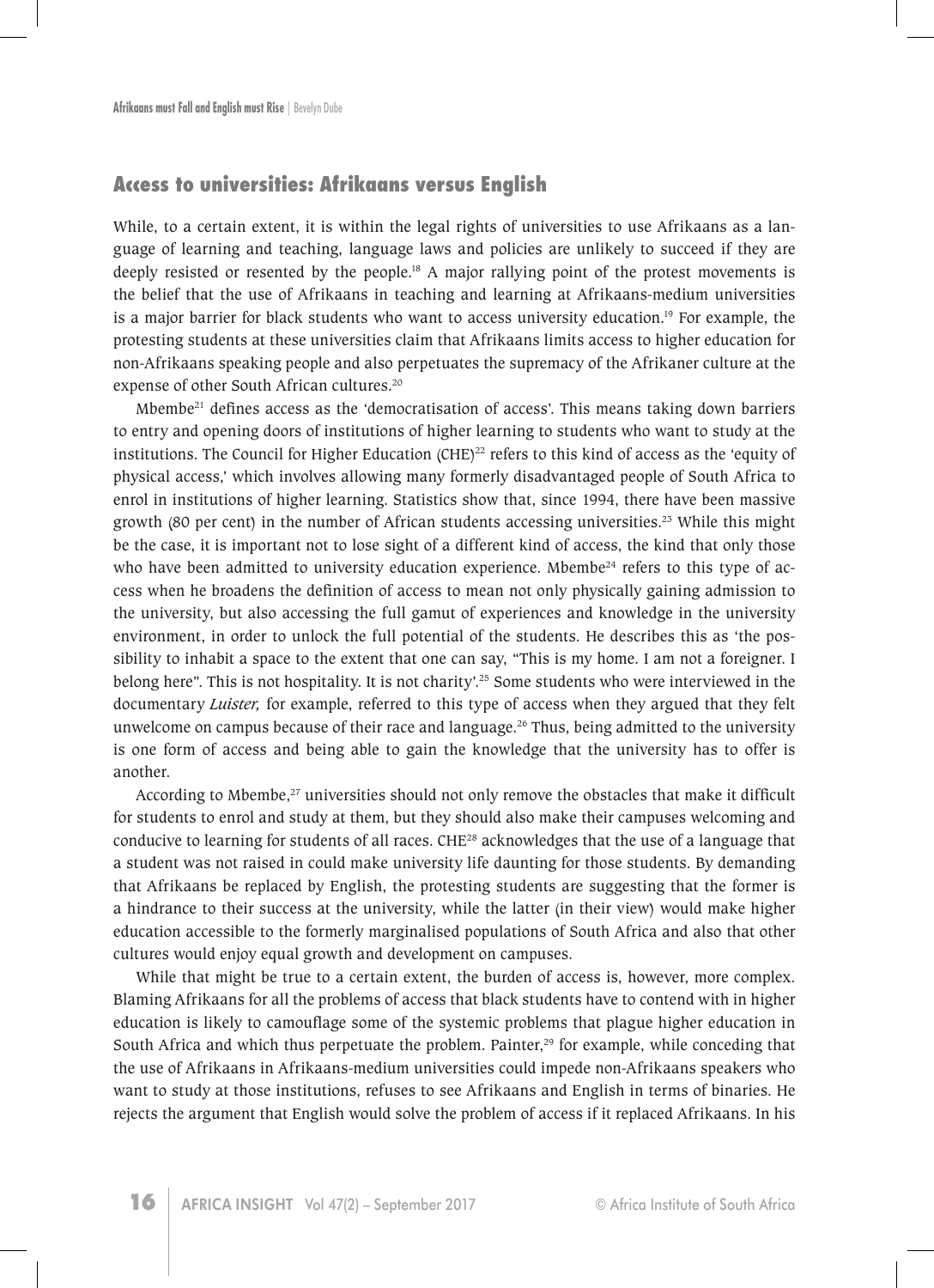view, 'Afrikaans does not pose a problem that can be resolved simply by replacing it with English',<sup>30</sup> meaning that there are many deeply entrenched structural problems that need to be attended to, to enable black students to access university education.

 $CHE<sub>31</sub>$  for example, concedes that some of the problems are systemic and, thus, cannot be blamed on Afrikaans. For example, CHE notes that underfunding of universities and inadequate financial aid have made it difficult for many formerly disadvantaged students to enrol in universities or even to complete their studies. Mbembe<sup>32</sup> also partly blames the South African government's failure to invest in higher education as a major factor in perpetuating the problem of access for black students. He points out that, currently, the South African government is investing as little as 0,6 per cent of its gross domestic product in higher education, which makes it difficult for many of these universities to open their doors to many formerly disadvantaged black students.

Kamwangamalu $33$  and Prah $34$  also believe that higher education could easily be accessible to black students if the government invested in the development of African languages. According to the Language Policy for Higher Education,<sup>35</sup> most students who enter universities in South Africa are not fully proficient in both English and Afrikaans, which means that their full potential is compromised by poor literacy. The hostile linguistic environment that black students are operating in has contributed to making the whole learning experience unproductive and the knowledge inaccessible to them. Thus, the use of English and Afrikaans as languages of tuition is partly to blame for the large number of students who either drop out before completing their studies or take too long to complete their degrees.<sup>36</sup>

While acknowledging that Afrikaans is a major barrier to the student learning experience at higher education institutions, it has been proven that English is equally a barrier to learning for the majority of learners who enter university in South Africa.<sup>37</sup> Even though most black students spend at least 12 years studying at English-only schools, they struggle with their learning because of their lack of proficiency in the language, which results in performing poorly and dropping out of school.<sup>38</sup> Thus, Painter<sup>39</sup> rejects the idea that English is a panacea to problems of access at South African institutions of higher learning when he observes that English is equally as exclusionary as Afrikaans. He points out that the argument that English is universal is an illusion because most students on campuses in South Africa find themselves unable to access the full range of the learning experience because they are not fully literate in English. Prah<sup>40</sup> estimates that only 10 per cent of the population can boast of literacy in a colonial language. The rest are excluded, making the learning experience in higher education institutions an unpleasant one for them.

According to Painter,<sup>41</sup> the argument that English can take the place of Afrikaans perpetuates an 'exclusionary ethnic agenda, an artificially depoliticised English' and hides the fact that, ideologically, South Africa's universities have not transformed at all. For Painter, transformation does not mean getting rid of either English or Afrikaans but getting rid of the 'logic of monolingualism', which promotes the interests of one ethnic group, as well as class interests. Investing in higher education, in particular in the development of other languages, therefore, appears to be the most logical way for South Africa to ensure access for all. Thus, while it is claimed that Afrikaans prevents many non-Afrikaans speakers from accessing higher education in South Africa, lack of resources has also contributed to preventing many from accessing university education.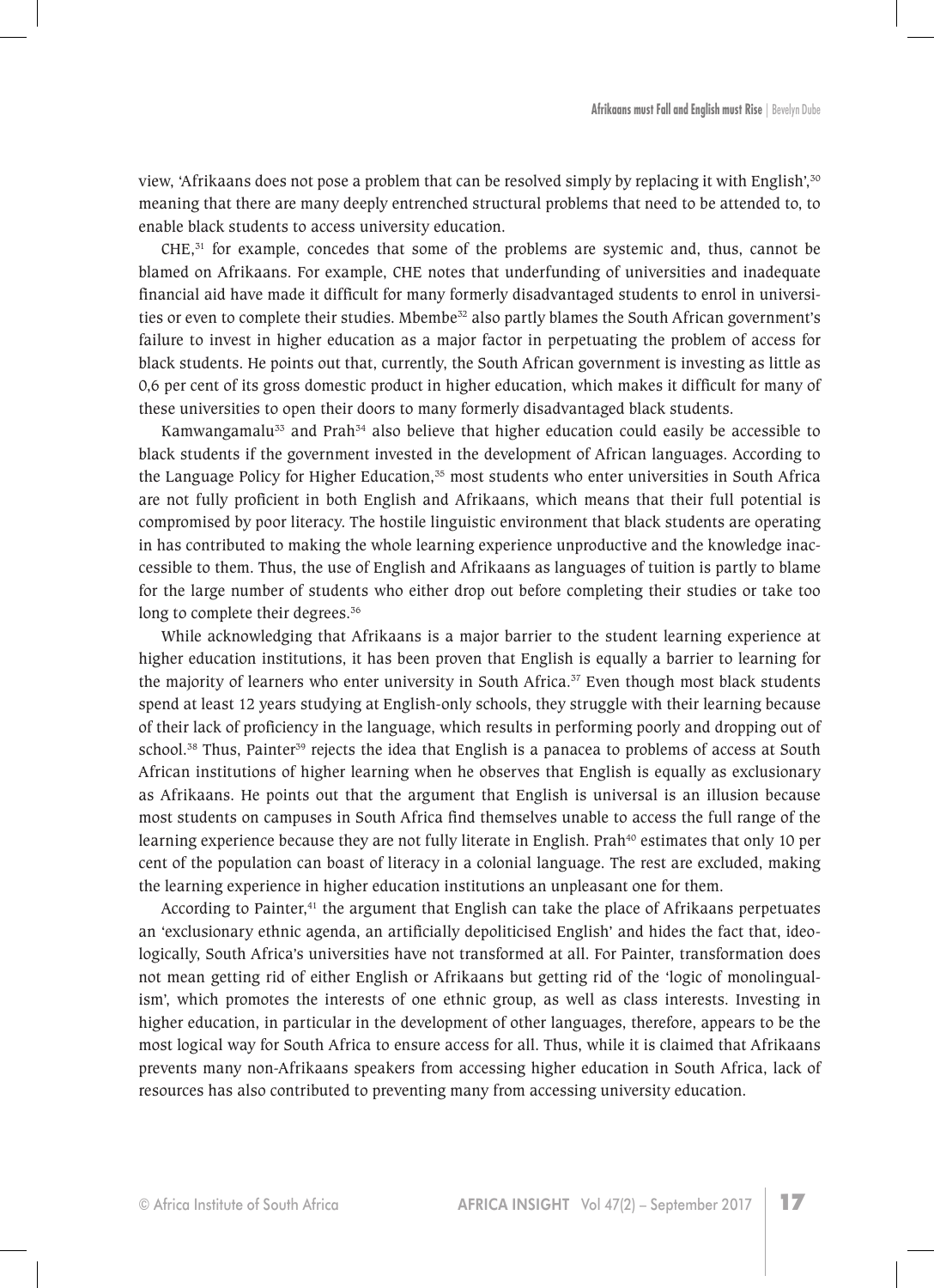The importance of developing African languages to enable access to learning for many Africans was recognised as early as the 1980s by the Organisation of African Union (OAU),<sup>42</sup> which stated that 'the adoption and practical promotion of African languages as the official languages of the state is dependent primarily and is a matter of absolute imperative on the political will of each sovereign state'. This means that governments should be willing to invest in African languages to develop them into languages of science and technology to enable black students to fully access all the knowledge available to them at institutions of higher learning. Luckett $43$  underlined the importance of governments investing in higher education, in general, and African languages in particular as follows:

'[U]ntil educational resources are developed in the African languages to a higher conceptual level and unless these languages are perceived to facilitate access to the wider society and economic advancement, the attraction of English (and other former colonial languages) as opposed to the African languages will continue to be overwhelming.'

One could, therefore, argue that the onus is on the government to address the structural problems that are preventing black students from fully accessing higher education in South Africa, rather than lay the blame on Afrikaans.

Besides, trying to solve the problem by replacing Afrikaans with English is to completely misunderstand the underlying problems that plague the post-1994 South African higher education landscape.

# **Choice of English language amidst decolonisation of the university narratives**

Another major irony of these current language protest movements is their location within the discourse of the decolonisation of curricula in the South African higher education landscape. The genesis of these protest movements is closely linked to the Rhodes Must Fall movement, which was spearheaded by students at the University of Cape Town. The Rhodes Must Fall movement inspired similar movements at other tertiary institutions in South Africa, for example, the Open Stellenbosch movement, which is one of the cases referred to in this paper; and the #FeesMustFall movement at Wits University.<sup>44</sup> What started off as a simple demand for the removal of the statue of Rhodes from the UCT campus grounds, soon morphed into a fully-fledged decolonisation movement, which set its sights on decolonising both the curricula of that university, as well as its spatial boundaries, such as halls of residence. So powerful was this protest movement that it became the face of decolonisation debates, both nationally and at other South African universities.<sup>45</sup>

The movement drew attention to different critical issues affecting higher education institutions in the country, for example, outsourcing of jobs and patriarchal practices on campuses.<sup>46</sup> This forced South Africans from all walks of life to question whether any substantial transformation had taken place in the curricula of higher education since South Africa's democratisation in 1994. The Rhodes Must Fall movement thus became an iconic movement that is synonymous with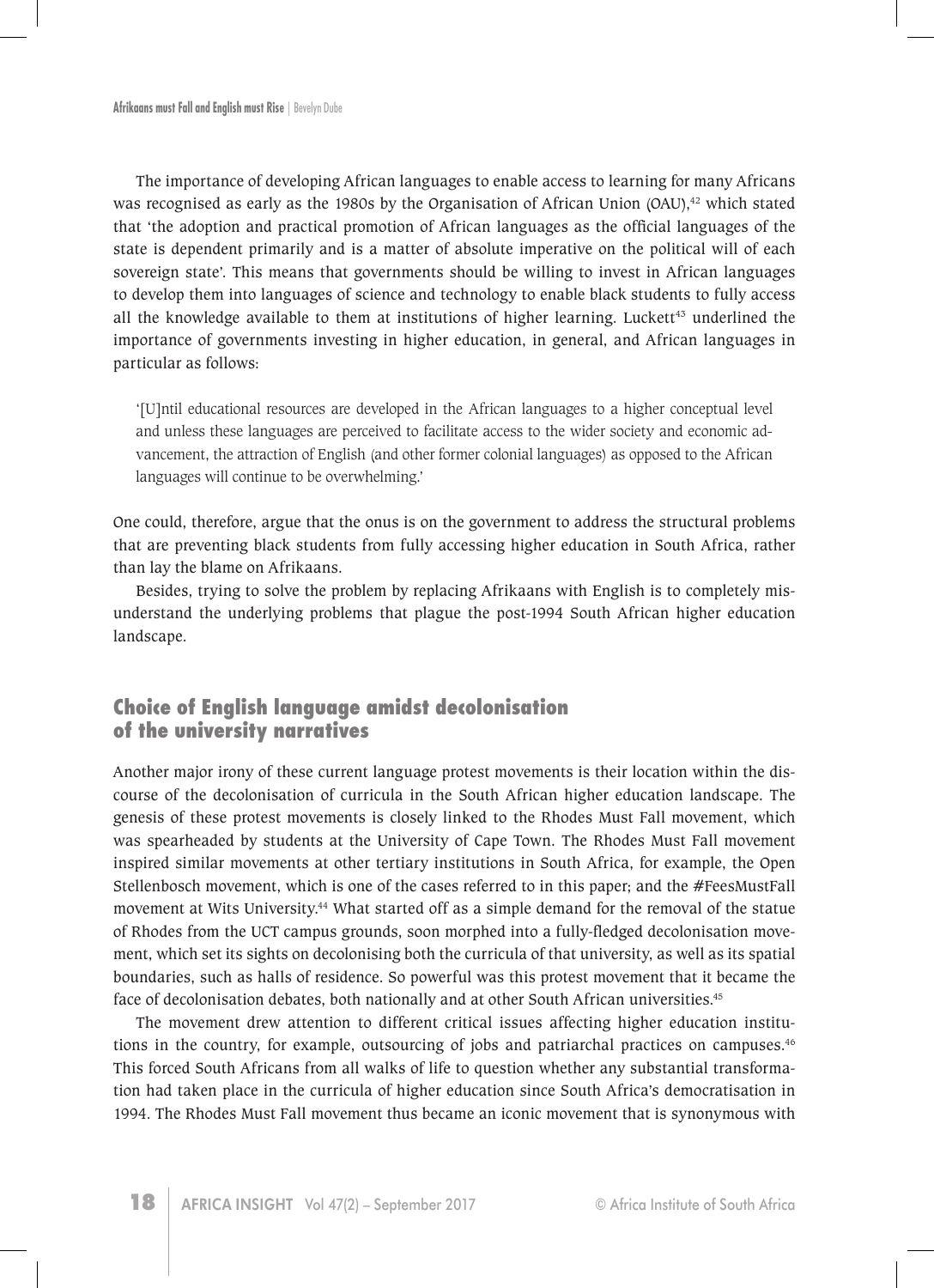decolonisation and the fight against all forms of social injustice on campuses around the country, as well as the struggle against white supremacy and privilege on campuses.<sup>47</sup> It is within this context that the language protests emerged at former Afrikaans-medium institutions.

However, the call to replace Afrikaans with English is ironic in the sense that Rhodes, who is a symbol of everything colonial in South Africa, and whom the students would like to obliterate from history, is an iconic figure of the English culture in the whole of Southern Africa – a culture whose language is English. It is interesting to note that students see Rhodes, whom they want to consign to the dustbin of history, and the English language, which the students want as a substitute for Afrikaans, as being divorced from each other, and yet the two are two sides of the same coin. In fact, one could coin the phrase, 'English is to Rhodes as Rhodes is to English'. Rhodes brought British rule to Southern Africa, and also ushered in the English culture, of which the English language is a central cog. It is thus ironic that the protesting students, who are unhappy about the Afrikaans culture being privileged on their campuses, appear not to be averse to having the English culture dominate the university landscape in South Africa.

Behind this call for English to substitute Afrikaans seems to be an assumption that English is an innocent and benign language. However, like Afrikaans, English is not a neutral or impartial language. According to Willinsky,<sup>48</sup> during the colonial era, English 'was made an instrument of domination and silencing; it was used to regulate and police access to authority and knowledge among the colonised peoples'. Phillipson<sup>49</sup> also argues that 'wherever colonial or imperial overlordship is established the culture and language of the conqueror is invariably imposed on the conqueror'. A good example is that of Japan's colonisation of Korea between 1910 and 1945. According to Hatada,<sup>50</sup> the Japanese imposed their language on Koreans: all newspapers and magazines in the Korean language were closed and the Korean Language Society was shut done. Speaking Korean at school was a punishable act and Koreans were forced to speak Japanese and adopt Japanese family names.<sup>51</sup> Prah<sup>52</sup> also points out how the English, in the eighteenth and nineteenth centuries, attempted to get rid of the Welsh, Irish and Scottish Gaelic languages by outlawing them or marginalising speakers of those languages. In South Africa, when the English conquered the Cape in 1795, they imposed English as the language of administration and the courts, even though 90 per cent of the colony spoke Dutch.<sup>53</sup> In their language policies of the time, all other languages, including indigenous languages, were marginalised and not given consideration.

While one can understand why students have an aversion for Afrikaans, because of its links to the policy of apartheid, it is also important not to lose sight of the fact that English is not without its own historical baggage. Historically, English is associated with colonialism, which Fanon<sup>54</sup> describes as a violent institution. According to Fanon<sup>55</sup> colonialism represents 'violence in its natural state and [that] it will only yield when confronted with greater violence'. This violence is not only physical, but also epistemic and psychological in nature.<sup>56</sup> Epistemic violence is the kind that targets the knowledge and language(s) of the colonised,<sup>57</sup> while psychological violence refers to the injury or harm done to the human psyche of the colonised to decrease their sense of self-worth and integrity, as well as to disempower them.<sup>58</sup>

Gupta $59$  extends the argument further when she notes that the direct and visible colonisation that existed in the nineteenth and twentieth centuries has given way to new forms of colonisation, which are indirect and invisible in nature. Formerly colonised people, in the twenty-first century,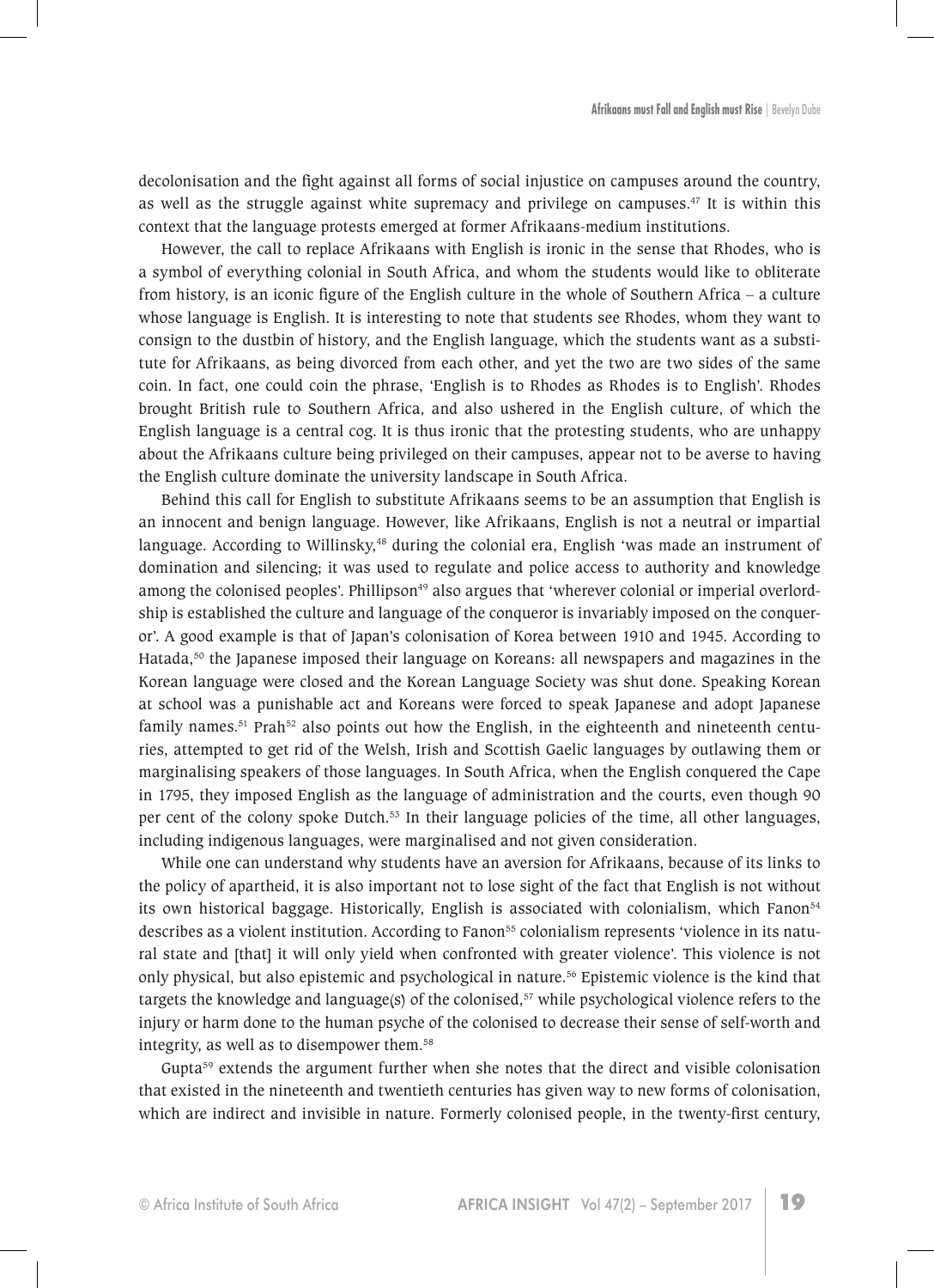continue to perpetuate the stranglehold of the West by continuing to privilege Western ways of knowing and culture, as seen in the choice of English as a language of choice. Prah, $60$  for example, declares that the students' demand to replace Afrikaans with English was merely an act of changing one slave master for another. In his view, the use of English continues to keep the creativity of Africans in bondage.

To Ngũgĩ, $61$  'the bullet was the means of the physical subjugation, language was the means of spiritual subjugation'. Ngũgĩ further argues that language is the most important vehicle used by the coloniser to imprison the colonised's soul. This means that when colonisers imposed their language on the colonised, they were, in fact, destroying an integral part of the culture and identity of the latter.<sup>62</sup> This, in turn, resulted in the creation of a 'mimic man', who saw the world through the eyes of the coloniser, constantly rejecting his own culture, lauding the coloniser's values, language and mannerisms and upholding them as universal. $63$  According to Gupta $64$ , this attitude and blind mimicry, as well as the acceptance of Western ways of knowing, are fatal to the growth of the individual and the nation as a whole. This prompted Benson<sup> $65$ </sup> to argue that the linguistic habitus and market (discussed below in detail) make the formerly colonised subjects passively contribute to their oppression. Bourdieu<sup>66</sup> describes this passivity as 'dispositions which are impalpably inculcated through a long and slow process of acquisition by the sanctions of the linguistic market'.

What this implies is that the British imposition of English on indigenous populations should not be taken as a benign process meant to benefit the colonised. Thus, while one can understand why Afrikaans is disliked because of its link with apartheid, one should not lose sight of the subtle, but still violent imposition of English on the psyche of the colonised. The strategy of imposing English on the colonised was well calculated to benefit the British colonial enterprise.<sup>67</sup> Instead of using weapons of war, which provided a faster way of subjugating the colonised, the British, in many instances, chose a subtle strategy of 'cultural co-optation' to impose their culture and language on the colonised, because it was considered a 'more benign […]and [a] strategically favoured method of imperial overlordship and "pacification"'.<sup>68</sup> The British developed a class of colonised people, who spoke English and adopted British mannerisms in order to participate in the colonial administrative enterprise and who also acted as a buffer between the coloniser and the colonised.<sup>69</sup> Ashby<sup>70</sup> describes how Macaulay, in India, sought to create 'a class of persons Indian in blood and colour, but English in tastes, in opinions, in morals and in intellect'. In colonial South Africa, the British also introduced English to a selected class of black people, whom they used as a buffer between themselves and the rest of the population.<sup>71</sup> These educated elite, according to Prah,<sup>72</sup> are so alienated from their cultures that they have become 'the main players in the game of the destruction of African languages', making it impossible for the masses to progress to 'modernity'.

It is important, therefore, to understand that the influence of English on the colonised is both insidious and long-term and that it has the potential to retard the development of modern states. Prah<sup>73</sup> concludes by saying:

We do not want to be slaves neither do we want to compete with Shakespeare in his language ... If we try to do this, we will be perpetual second-rate Englishmen not Africans … 'unfit men and beaten races'. We want to move forward with our belonging and our own cultural steam. To do this, we must lay down once and for all, the burden of English.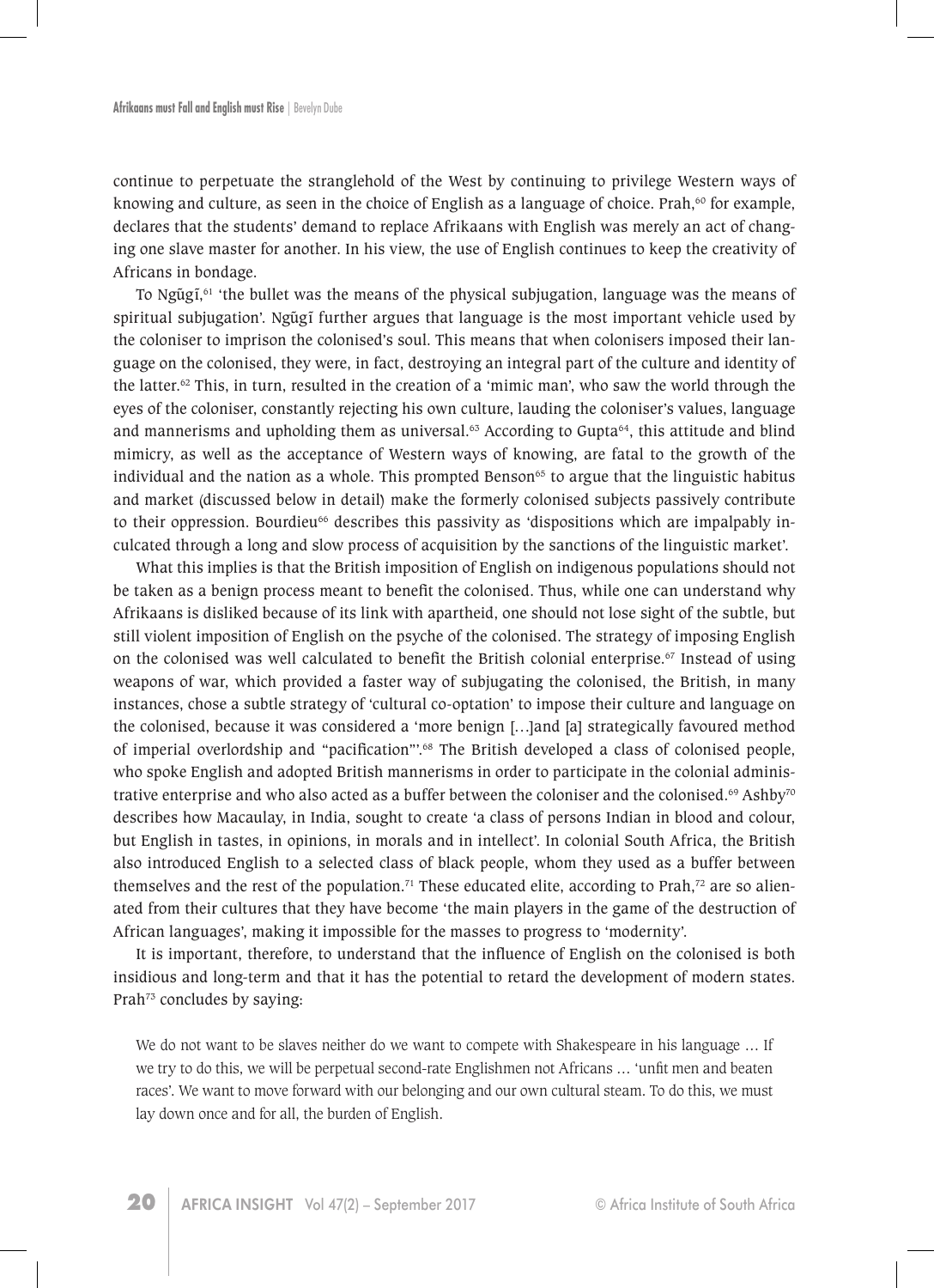One is also reminded of the words of the former president of the Orange Free State, Martinus Theunis Steyn (1896-1902), which he used in his campaign for Afrikaans to be fully recognised in the Union of South Africa: '… the language of the conqueror in the mouth of the conquered is the language of slaves'.<sup>74</sup> Implied in these words, is that Afrikaners and, by extension, Africans can never consider themselves free until they begin to develop and use their own languages. It is also worth noting that throughout their protests, very little mention is made of indigenous languages, which, according to Mbembe,<sup>75</sup> are central to a decolonised university. Mbembe<sup>76</sup> argues, 'A decolonized university puts African languages at the center of its teaching and learning project […]. The African university of tomorrow will be multilingual.It will teach (in) Swahili, isiZulu, isiXhosa, Shona, Yoruba, Hausa, Lingala, Gikuyu'. The students' call for English, rather than African languages to replace Afrikaans could thus be seen as going against the very tenets of decolonisation.

The next section interrogates the reasons why protesting students insist on English becoming the main language of instruction at South African universities despite its many limitations.

#### **The linguistic habitus and linguistic market of the protesting students**

The perception among protesting students that English is a better language than Afrikaans could be explained using Bourdieu's thesis of the linguistic habitus.<sup>77</sup> Bourdieu describes habitus as a set of dispositions that one acquires in society as one grows up. People's perceptions of the world around them are shaped by their experiences, the history they are taught, their culture and basically what they consider to be of value. Similarly, linguistic habitus refers to a set of dispositions that we acquire as we learn to speak within a particular context.<sup>78</sup> This means that the way people are raised, the context within which they grow up and the value they put on the languages of their society, will determine how they view the languages being used in their society.

Bourdieu's thesis, applied to the South African context, could explain why South African students (especially those from formerly disadvantaged societies) detest Afrikaans and would rather see English used in its place. Scholars<sup>79</sup> argue that the roots of this dislike for Afrikaans lies in its association with the policy of apartheid. Van Rensburg,<sup>80</sup> for example, points out that when the National Party came to power, it embarked on a programme to firmly entrench its much-hated policy of apartheid. This policy, according to Giliomee,<sup>81</sup> disenfranchised coloured voters, banned sex across racial lines and segregated people along racial lines. Through this policy, Afrikaans was forcibly imposed on all socio-economic and cultural institutions of the country, thus making Afrikaans a hated symbol of Afrikaner nationalism.<sup>82</sup> Most National Party representatives spoke Afrikaans, which resulted in a strong link between Afrikaans and apartheid being formed.<sup>83</sup> Afrikaans became a symbol of the people's oppression and a 'medium used when white policemen arrested black pass offenders or when white civil servants ordered blacks or coloured people out of their houses in racially mixed slum areas'.<sup>84</sup> Jakes Gerwel, a black professor of Afrikaans stated that 'Afrikaans has become the defining characteristic [of the state] which the greatest part of the population knows, particularly by its arrogance and cruelty'.<sup>85</sup>

So unpopular was Afrikaans amongst black people that a 1972 survey done among young Sowetans revealed that 98 per cent of them did not want to be taught in Afrikaans.<sup>86</sup> Half of those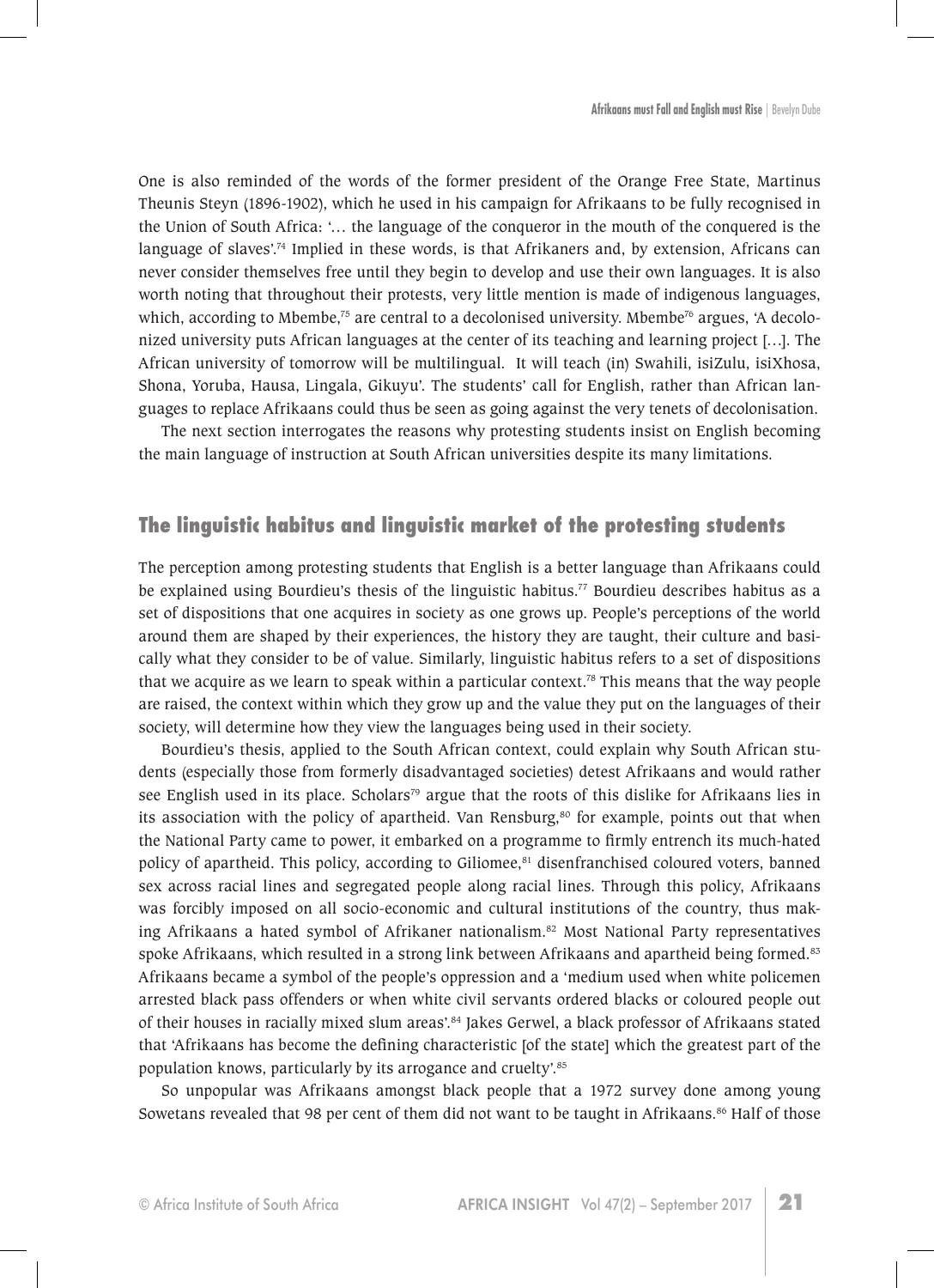who participated in the survey described Afrikaners as 'the most cruel and the least sympathetic people in South Africa' and, because of that, they preferred English, which was considered the language of commerce and industry. $87$  In 1976, attempts by the National Party led government to impose Afrikaans as a language of instruction in black schools backfired when black students in Soweto took to the streets to protest this imposition.<sup>88</sup>

Thus, it would appear that the seeds of hatred for Afrikaans were planted in the minds of the indigenous populations of South Africa early on during apartheid, because the language symbolised the oppression and the indignities they suffered at the hands of the apartheid government. This could explain why black students today have an aversion to Afrikaans. The linguistic habitus of the students has been influenced by growing up in a South Africa that associates Afrikaans with oppression and inequality. The hatred for Afrikaans is deeply embedded in the psyche of South Africans and can also be seen in the decline in the number of people who speak Afrikaans as their mother tongue: from 18 per cent of the population in the 1970s to 15 per cent in 2000 and 13,5 per cent in 2011.<sup>89</sup> Giliomee<sup>90</sup> argues that even mother tongue speakers of the language are abandoning it for other languages.

The same linguistic habitus that inculcated the belief that Afrikaans is a language of oppression also promoted the perception that English is a language of success and upward mobility. In colonial South Africa, for example, in the early years of the nineteenth century, the British introduced English to black people in the Eastern Cape, and later Natal, through missionary education.<sup>91</sup> By the end of the century, the British had created an influential educated elite of black educators, writers, ministers and political leaders who were fluent in English, for example, John Tengo Jabavu, Sol Plaatje, Gwayi Tyamzashe and John Knox Bokwe.<sup>92</sup> English thus became the language of the educated social elite – a language of economic empowerment and upward social mobility, which black people aspired for.<sup>93</sup> Through this small class of elites, who, according to Prah,<sup>94</sup> made up about 10 per cent of the colonised population, the hegemonic power of the English language was established in British colonies.

Thus, historically, the linguistic habitus of black South Africans fostered the belief that English is a language to be aspired to if one is to advance economically in society, while Afrikaans was labelled as a language of oppression. That English has an instrumental value for students and their communities is something that cannot be wished away overnight. Students often choose a language based on their needs and interests.<sup>95</sup> This resonates with Bourdieu's<sup>96</sup> thesis on the linguistic market, in which he argues that one's choice of language is usually informed by one's interests. There are several languages on the linguistic market and students choose the languages that they believe will assist them in their quest to move up in mainstream society.

In South Africa, English is largely perceived by many formerly disadvantaged people as a language of commerce and industry that could unlock doors for them in the labour market.<sup>97</sup> During the colonial era, as is the case in the twenty-first century, English was a requirement for upward social mobility in the colonial hierarchy for black people – if you wanted to prosper in the colonial world, you had to be proficient in the language of the coloniser.<sup>98</sup> According to Prah,<sup>99</sup> the roots of contemporary preference for colonial languages goes back to colonial times. In a public lecture that he delivered at the University of Venda, Prah<sup>100</sup> noted that the notion that African languages provide little or no economic reward or social mobility is shared by many black people in society.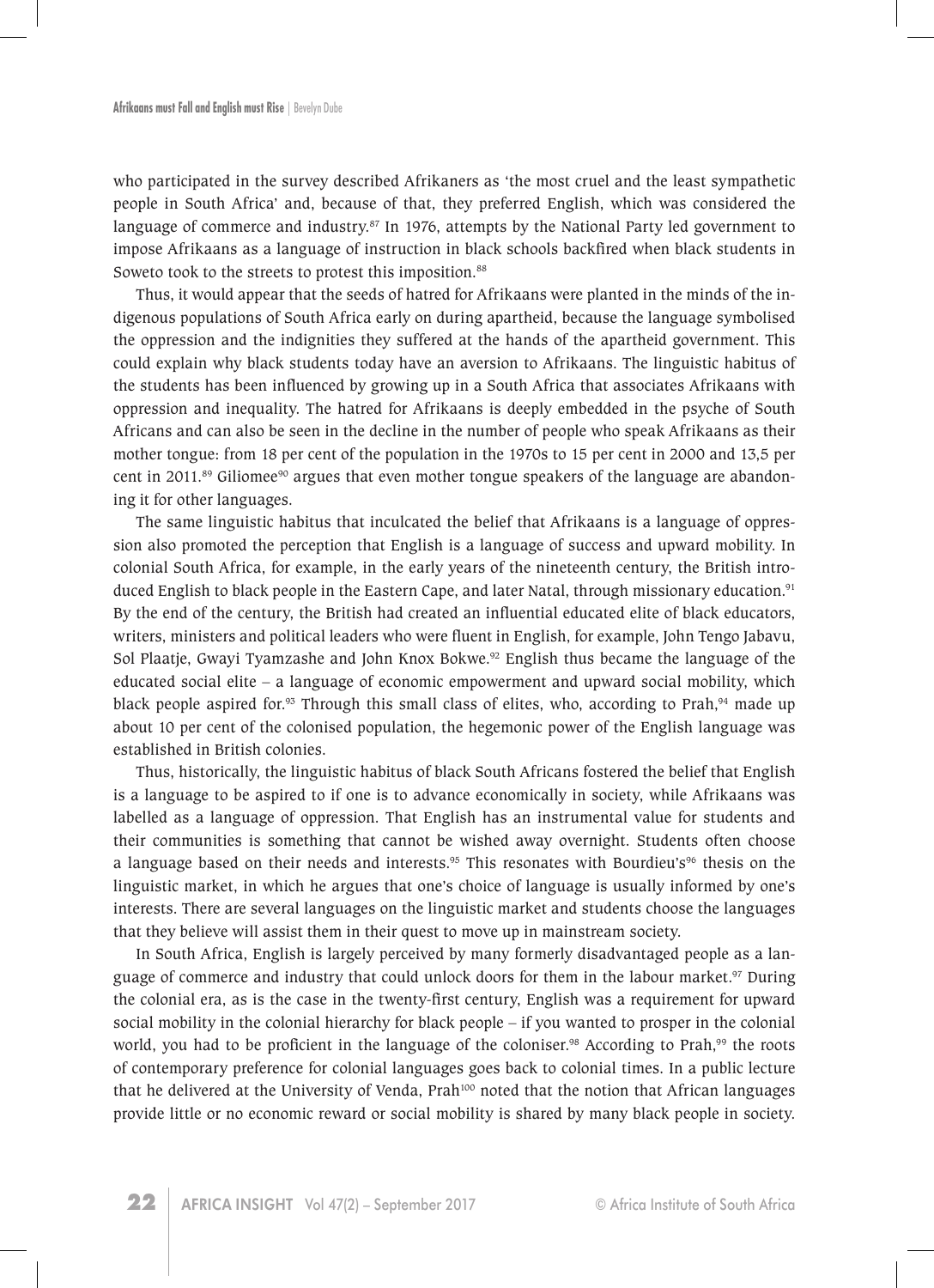Students who study African languages in many African universities are derided and ridiculed because these languages are dismissed as being of no consequence to the economic and social progression of people.

In a study carried out by Dube<sup>101</sup> at three major journalism education and training institutions, lecturers at one institution indicated that transforming the languages of that institution was proving difficult because students wanted to be taught in languages that would ensure that they got jobs in the labour market. The introduction of indigenous languages in the journalism classroom was rejected by students because they believed that these would not enhance their marketability in the job market. It is, therefore, not surprising that students at Afrikaans-medium universities are insisting on being taught in English rather than Afrikaans. English is perceived as being more global in nature and thus has more potential to open more doors for students than Afrikaans, which is spatially limited to South Africa.

However, according to Kamwangamalu<sup>102</sup> and Prah,<sup>103</sup> indigenous languages could also enjoy the same instrumental value of English if a huge investment is made in developing indigenous languages so that they become languages of science and technology. Noting the examples of Afrikaans, Bahasa Malaya and Modern Hebrew, Prah104 posits that it is possible to develop indigenous languages to the extent that they can become languages of science and technology in the same class as English and Afrikaans. When that happens, indigenous languages will then become more competitive in the linguistic market. In his collection of essays on decolonising the mind, Ngũg $I<sup>105</sup>$  argues that, without cultural control, Africans can never hope to control their economic and political institutions. To Ngũgĩ, $106$  unless there is linguistic decolonisation, which puts African languages at the centre, Africans will remain beholden to Western powers – both economically and politically. Linguistic decolonisation will, therefore, empower people and enable them to attain self-realisation.

# **Conclusion**

This paper examined the student language protests at Afrikaans-medium universities. It highlighted the contradictions, ironies and complexities of the students' demands that Afrikaans be replaced by English. The paper discussed the conflicting rights of Afrikaans-speaking and non-Afrikaans-speaking students. In trying to claim their constitutional rights, both sets of students should guard against the danger of denying some sections of the student body those same constitutional rights that they are claiming for themselves. Just as the Constitution provides for the rights of Afrikaans-speaking students, so it protects the rights of non-Afrikaans-speaking students. This reveals the complexities regarding the issue of language of instruction at South African universities. Universities, therefore, have a delicate task of balancing the linguistic interests of all students on their campuses.

The paper also interrogated claims that Afrikaans makes it difficult for black students to access higher education in South Africa. To a certain extent, this is true. However, studies have shown that there are also structural problems in the higher education landscape that make it difficult for many potential black students to be admitted to institutions of higher learning. For example,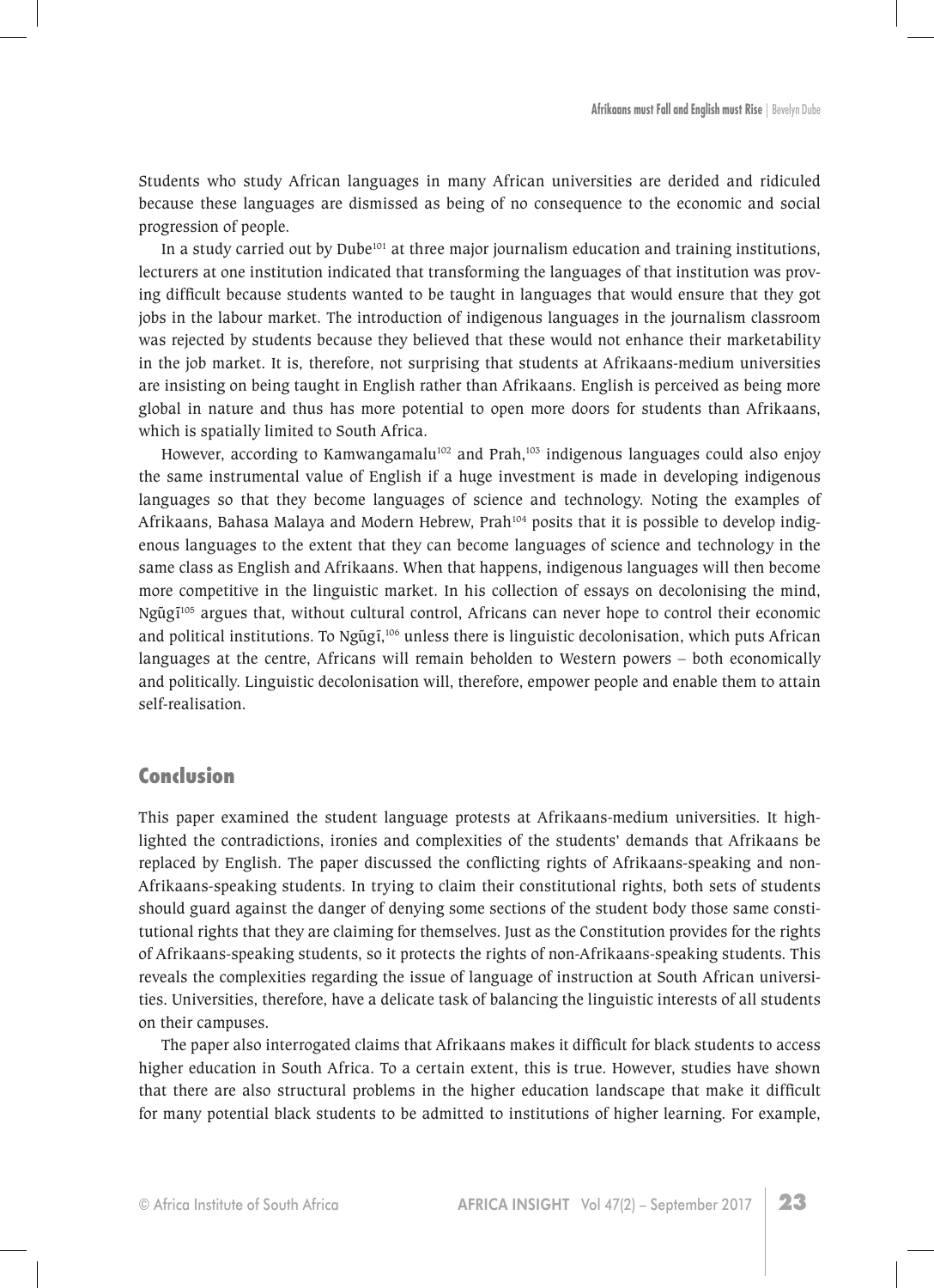government's failure to adequately fund higher education, Afrikaner separatism (which continues to disenfranchise black students), the commercialisation of universities and poor pre-university education have all been blamed for the failure of formerly marginalised students who enter universities. Thus, putting all the blame on Afrikaans would result in more serious systemic problems not being addressed.

Besides this, the English language that the students are calling for as a panacea to their problems is equally exclusionary, especially when it comes to accessing knowledge. This paper argues that many students who enter higher education in South Africa are not proficient in English and, therefore, struggle to acquire the full range of knowledge that it is their right to get. The paper appreciates that English has more value, globally, in the linguistic market, which explains why students would rather be instructed in English than in Afrikaans. However, it is vital that government invests in the development of indigenous languages, so that they can become languages of science and technology. The paper argues that the development of indigenous languages is what will truly give many formerly marginalised people access to universities. Both English and Afrikaans are not the mother tongues of many black students in South Africa, which means that as long as the two are used as languages of instruction at universities, the majority of students will always struggle in their learning.

#### **Notes and References**

- 1 Afrikaans-medium universities are universities that use Afrikaans as the sole or main language of instruction. Currently, in South Africa, four universities fall into this category of universities, namely Stellenbosch, Pretoria, Free State and North West.
- 2 eNCA, 23 March 2016. Rhodes Must Fall movement to continue. Available at: https://www.enca.com/south-africa/rhodes-must-fall-movementcontinue-fighting. [Accessed 8 August 2016].
- 3 Open Stellenbosch Collective, 2015. Op-Ed: Open Stellenbosch tackling language and exclusion at Stellenbosch University. Daily Maverick, 28 April 2015. Available at: http://www.dailymaverick.co.za/article/2015-04-28-op-ed-open-stellenbosch [Accessed 3 July 2016].
- 4 Kubheka, T. & Corke, E. 2016. #Tuks urged to include African languages. Eyewitness News, 23 February 2016. Available at: http://ewn.co.za/ Tuks-urged-to-include-African-languages-in-addition-to-Afrikaans [Accessed 30 July 2016].
- 5 Makhetha, T., 2016. Afrikaans Must Fall at Tuks EFF. IOL, 17 February 2016. Available at: www.iol.co.za [Accessed 20 June 2016].
- 6 Fanon, F. 1967. *Black Skin, White Mask*. New York: Grove Press.
- 7 Ngu˜gı˜, wa Thiongo. 1981. *The Language of African Literature in Decolonising the Mind: The Politics of Language in African Literature.* London: James Currey.
- 8 Bourdieu, P. 1991. *Language and Symbolic Power.* Cambridge: Polity Press.
- 9 Constitution of the Republic of South Africa 1996. Available at: http://www.gov.za/sites/www.gov.za/files/images/a108-96.pdf [Accessed 20 June 2016].
- 10 Ibid. Section 30.
- 11 Ibid. Section 29 (2).
- 12 Language Policy for Higher Education, 2002. Ministry of Education. Available at: http://www.dhet.gov.za/Management%20Support/Language%20 Policy%20for%20Higher%20Education.pdf [Accessed 20 June 2016]
- 13 Stuurman, S. 2016. AfriForum youth threatens legal action on language policy at Tuks, SABC, 24 February 2016. Available at: http://www.sabc. co.za/news/a/00630a804bcd4610aa1dae96fb2bb898/AfriForum-Youth-threatens-legal-action-on-language-policy-at-Tuks-20160224 [Accessed 30 June 2016].
- 14 Greenfield, D. 2010. 'When I hear Afrikaans in the classroom and never my language, I get rebellious': linguistic apartheid in South African higher education. *Language and Education,* 24(6), pp.517–534.
- 15 Ibid.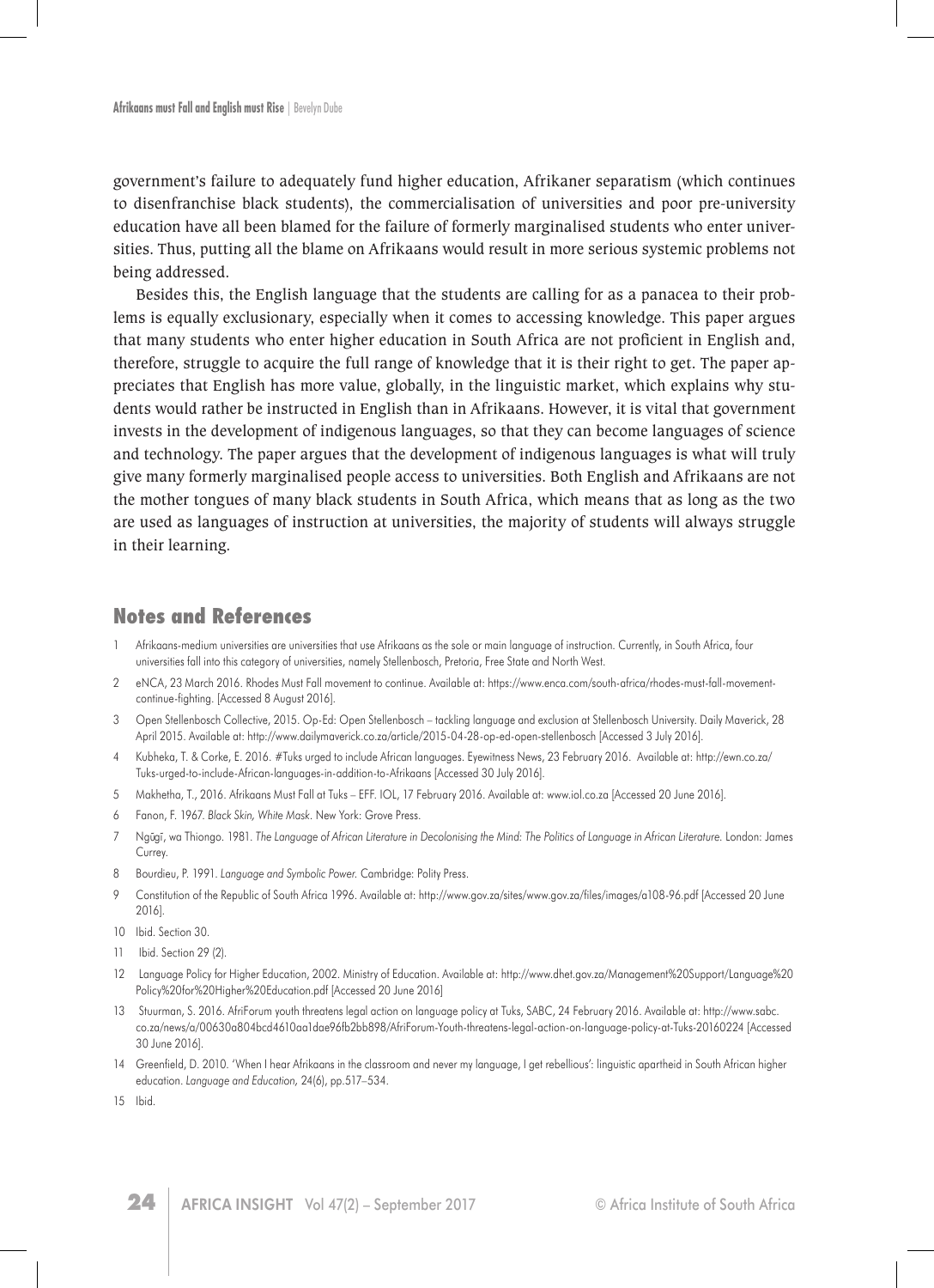#### **Afrikaans must Fall and English must Rise** | Bevelyn Dube

Ibid.

- Luister. August 20, 2015. Available at: https://www.youtube.com/watch?v=sF3rTBQTQk*4* [Accessed 2 March 2018].
- Kamwangamalu, N.M. 2016. Language Policy and Economics: The Language Question in Africa. London: Palgrave Macmillan, p.217.
- 19 Open Stellenbosch Collective, 2015.
- Makhetha, 2016. Open Stellenbosch University, 2015.
- Mbembe, A. 2016. Decolonizing the university: New directions. *Arts & Humanities in Higher Education,* 15(1), p.30.
- Council for Higher Education. 2016. South African Higher Education reviewed: Two decades of democracy, CHE, Pretoria, p.145.
- Ibid.
- Mbembe, 2016.
- Ibid, p. 30.
- *Luister,* 2015.
- Ibid.
- Council for Higher Education, 2016.
- Painter, D. 2015. Monolingualism, not Afrikaans must fall. Opinion Piece. Available at: www.litnet.co.za [Accessed 20 June 2016].
- Ibid.
- Council for Higher Education, 2016
- Mbembe, 2016.
- Kamwangamalu, 2016.
- Prah, K.K. 2009. The burden of English in Africa: From colonialism to neo-colonialism. Keynote address presented to the Department of English: 5th International Conference on the theme: Mapping Africa in the English-Speaking world, University of Botswana, 2–4 June 2009.
- Language Policy for Higher Education, 2002.
- Council for Higher Education, 2016.
- Prah, K.K. 2016. Towards the intellectualization of African Language. Presentation made to the Annual School of Human and Social Sciences Lectures, University of Venda, 18–20 May 2016. Painter, 2015.
- Greenfield, 2010.
- Painter, 2015
- Prah, 2009.
- Painter, 2015.
- Organisation of African Unity (OAU). 1986. Language Plan of Action for Africa. Available at: http://www.bisharat.net/Documents/OAU-LPA-86.htm [Accessed 23 June 2016].
- Luckett (cited in Kamwangamalu, N.M. 2016. *Language Policy and Economics: The Language Question in Africa.* London: Palgrave Macmillan, p.216).
- eNCA, 23 March 2016.
- Mbembe, A. 2016. 'Decolonizing the university: New directions', *Arts & Humanities in Higher Education*, 15(1), pp.29–45.
- UCT Rhodes Must Fall Mission Statement.
- Ibid.
- Willinsky, J. 1998. *Learning to Divide the World: Education at Empire's End*. Minneapolis & London: University of Minnesota Press, p.191.
- Phillipson, R. 1992. Linguistic Imperialism. Oxford: OUP.
- Hatada, T. 1983. Korean and Japanese. Kelso Shobo: Tokyo.
- Ibid., p.128.
- Prah, 2009.
- Giliomee, H. 2003. The rise and possible demise of Afrikaans as a public language. PRAESA Occasional Papers, 14, Cape Town.
- Fanon, 1967.
- Ibid, p.48.
- Ibid.
- Hussain, A. 2016. Language movement of 1952: Power relations and language relations. New Age, Bangladesh. Available at: http://http://archive. newagebd.net/204937/language-movement-of-1952/ [Accessed 20 June 2016].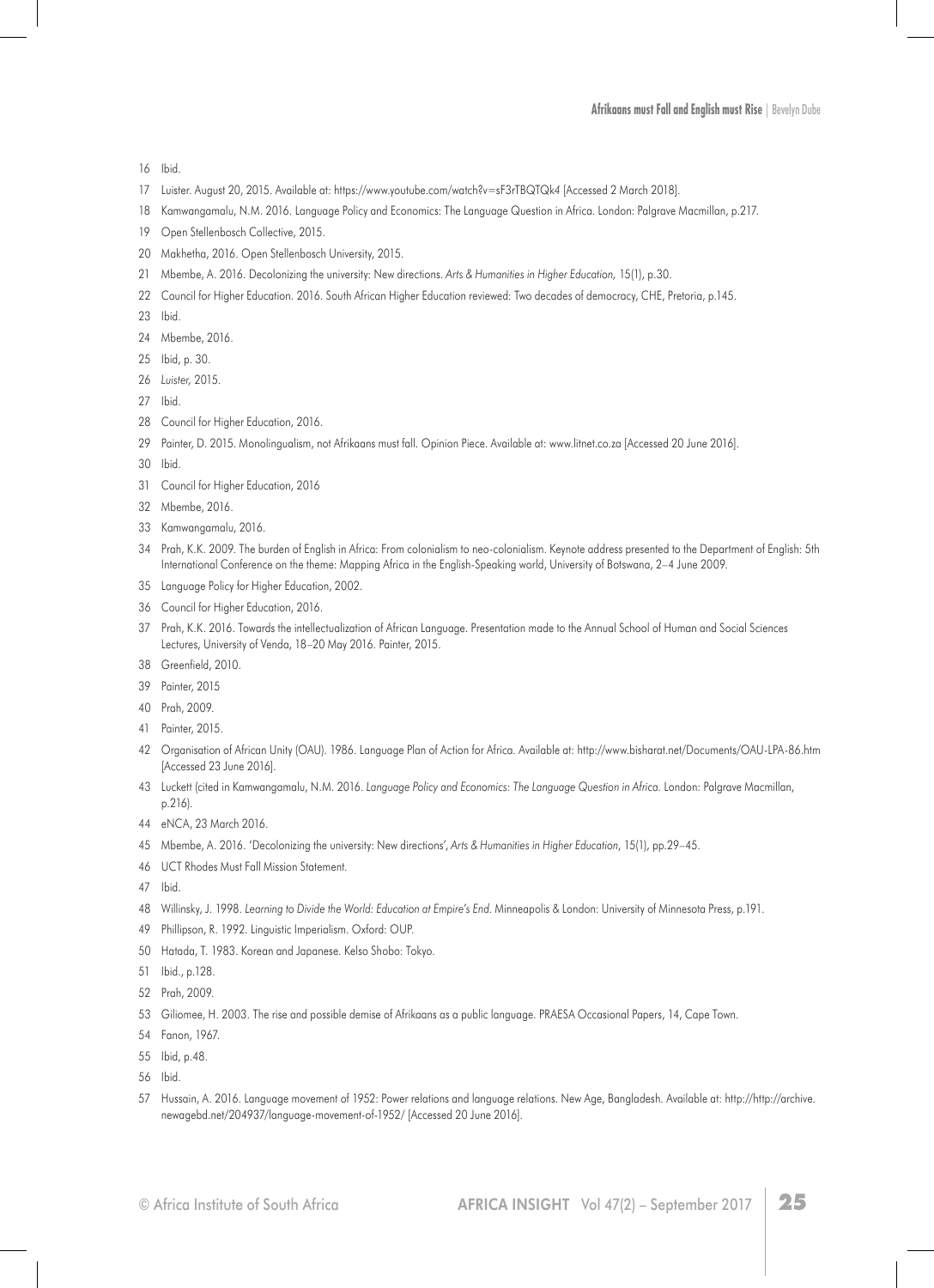**Afrikaans must Fall and English must Rise** | Bevelyn Dube

- Fanon, p.44.
- Gupta, A. 2012. *The role of "Mimicry" in Homi Bhabha's of Mimicry and Man*. Department of English, University of Lucknow.
- Prah, 2016.
- 61 Ngũgĩ, 1981.
- Fanon, 1967.
- Bhabha, H. 1994. *The Location of Culture*. New York: Routledge. Fanon, 1967.
- Gupta, 2012.
- Benson, C. 2008. Language "choice" in education. PRAESA Occasional Papers, 30. Available at: http://www.praesa.org.za/wp-content/ uploads/2016/09/Paper30-1.pdf [Accessed 10 September 2016].
- Bourdieu, 1991, p.51.
- Bhabha, 1994. Fanon, 1967.
- Prah, 2009, p.2
- Ibid.
- Ashby, E. 1964. *African Universities and Western Tradition*. London: Oxford University Press, p.2.
- Prah, 2009. Silva, 1997.
- Prah, 2009.
- Ibid., p.14.
- Ibid., p.13.
- Mbembe, 2016.
- Ibid, p.36.
- Bourdieu, 1991.
- Ibid.
- Prah, K.K. 2006. Challenges to the promotion of indigenous languages in South Africa. Review Commissioned by the Foundation for Human Rights in South Africa, October-November, 2006.
- Van Rensburg, C. 1999. *Afrikaans and Apartheid. International Journal of the Sociology of Language,* 136, pp.77–96.
- Giliomee, 2003.
- Prah, 2006. Giliomee, 2003.
- Van Rensburg, 1999.
- Giliomee, p.16.
- Ibid., p.16.
- Ibid., p.17.
- Ibid., p.17.
- Prah, 2006. Giliomee, 2003.
- 89 Census South Africa 2011. Available at: http://www.statssa.gov.za/census/census 2011/census\_products/Census\_2011\_Census\_in\_brief.pdf. [Accessed 23 June 2016].
- Giliomee, 2003.
- Silva, P., 1997. South African English: Oppressor or liberator. The Major Varieties of English, Papers from MAVEN 97, Vaxjo, 20–22 November 1997.
- Ibid.
- Ibid.
- Prah, 2009.
- Egejuru, P.A. 1980. *Towards African Literary Independence*. West Port: Greenwood Press.
- Bourdieu, 1991.
- Giliomee, 2003.
- Prah, 2009.
- Ibid.